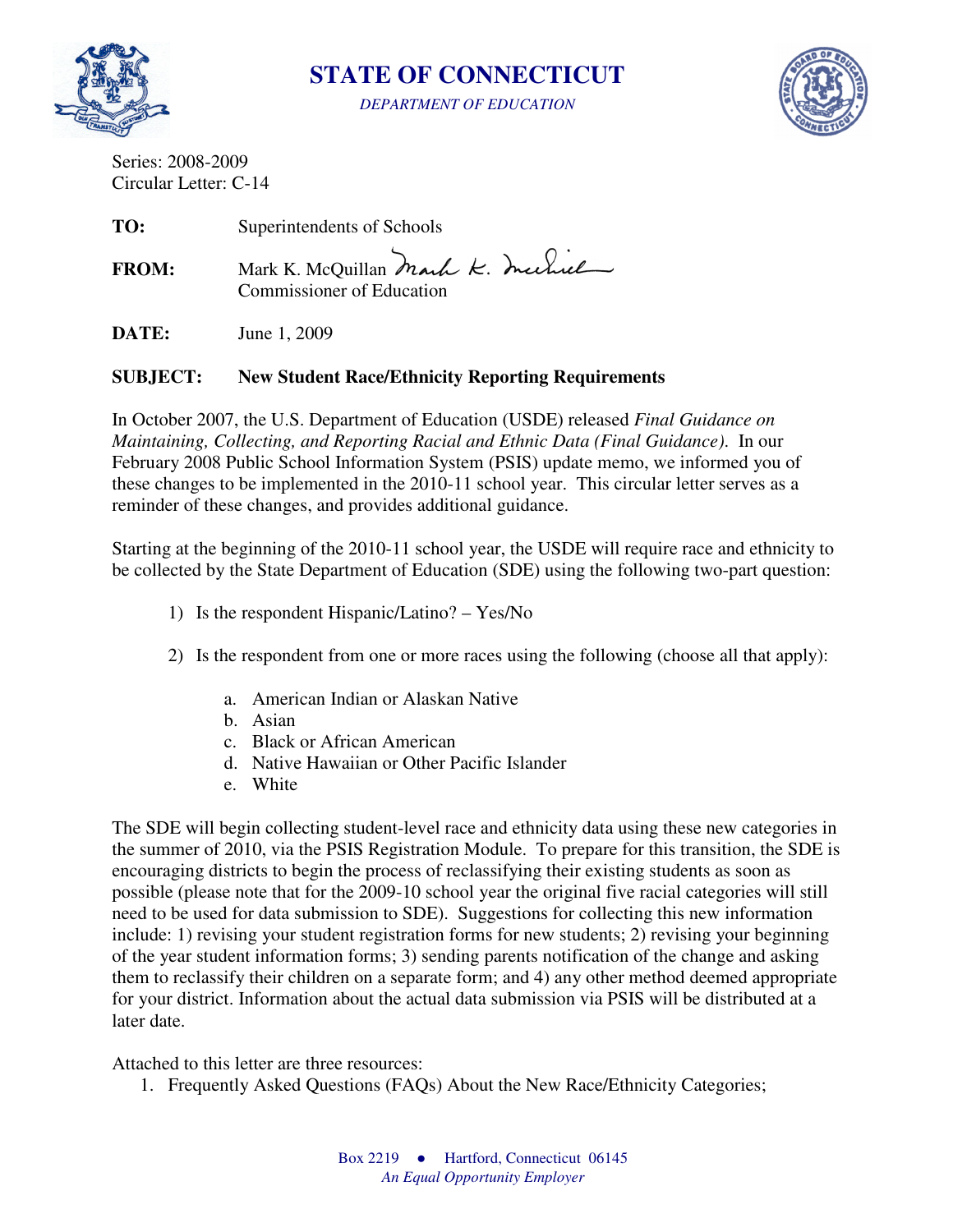Circular Letter: C-14 June 1, 2009 Page 2

- 2. Definitions of the Race and Ethnicity Categories; and
- 3. A sample letter to parents for collecting updated student race and ethnicity data, should a district choose this method.

If you have any questions about the new race and ethnicity reporting requirements, please contact Diane Murphy at 860-713-6891 or via e-mail at diane.murphy@ct.gov, or Kendra Shakir at 860-713-6896 or via e-mail at kendra.shakir@ct.gov.

MKM/se

Attachments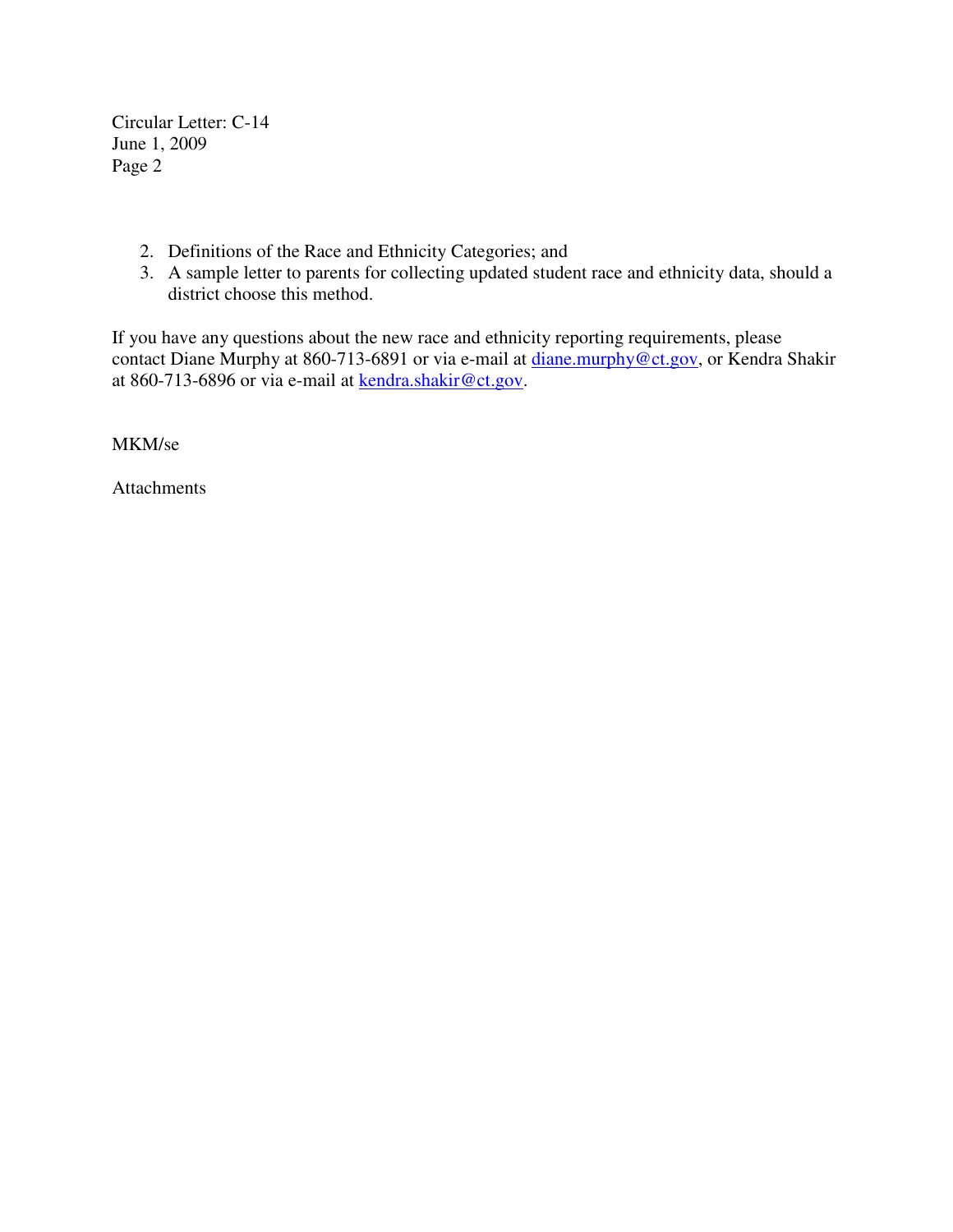# ATTACHMENT 1

# Frequently Asked Questions about the New Race and Ethnicity Categories and Reporting Requirements

# **Q: If a student is identified as Hispanic, do they also need to select a race?**

A: One of the major changes is the recognition that members of Hispanic populations can be of different races. The federal government would like to afford Hispanic/Latino populations the opportunity to better describe themselves according to their culture and heritage.

# **Q: Can a parent refuse to classify their child/children entirely?**

A: Yes, a parent can refuse. However, the *Final Guidance* requires that in this event the district must make a determination about the student based on observation. The parent, at time of refusal, must be notified that the district will be designating the race and ethnicity for the child.

# **Q: What should we do if a parent identifies their child/children as Hispanic/Latino but refuses to answer the question about race?**

A: As with the scenario in which a parent refuses to classify their child/children entirely, in this case the district must select a race based on observation. It is important that forms used to collect this information explain the separation between ethnicity (Hispanic/Latino Yes/No) and race.

# **Q: How will the new race and ethnicity categories impact subgroups for AYP calculations under NCLB?**

A: The SDE is currently reviewing this issue. The USDE is giving states flexibility in how they determine the race/ethnicity subgroups.

# **Q: Do you have to reclassify all of our existing students?**

A: Yes. The old classification system does not contain sufficient information to be used under the new system. A student's old classification can be used as a starting point for classification if the parent refuses to classify the student, but cannot be the sole basis for an observation designation.

# **Q: Why are we changing the new system?**

A: To comply with federal education regulations, all states must collect PK-12 student demographics in this manner.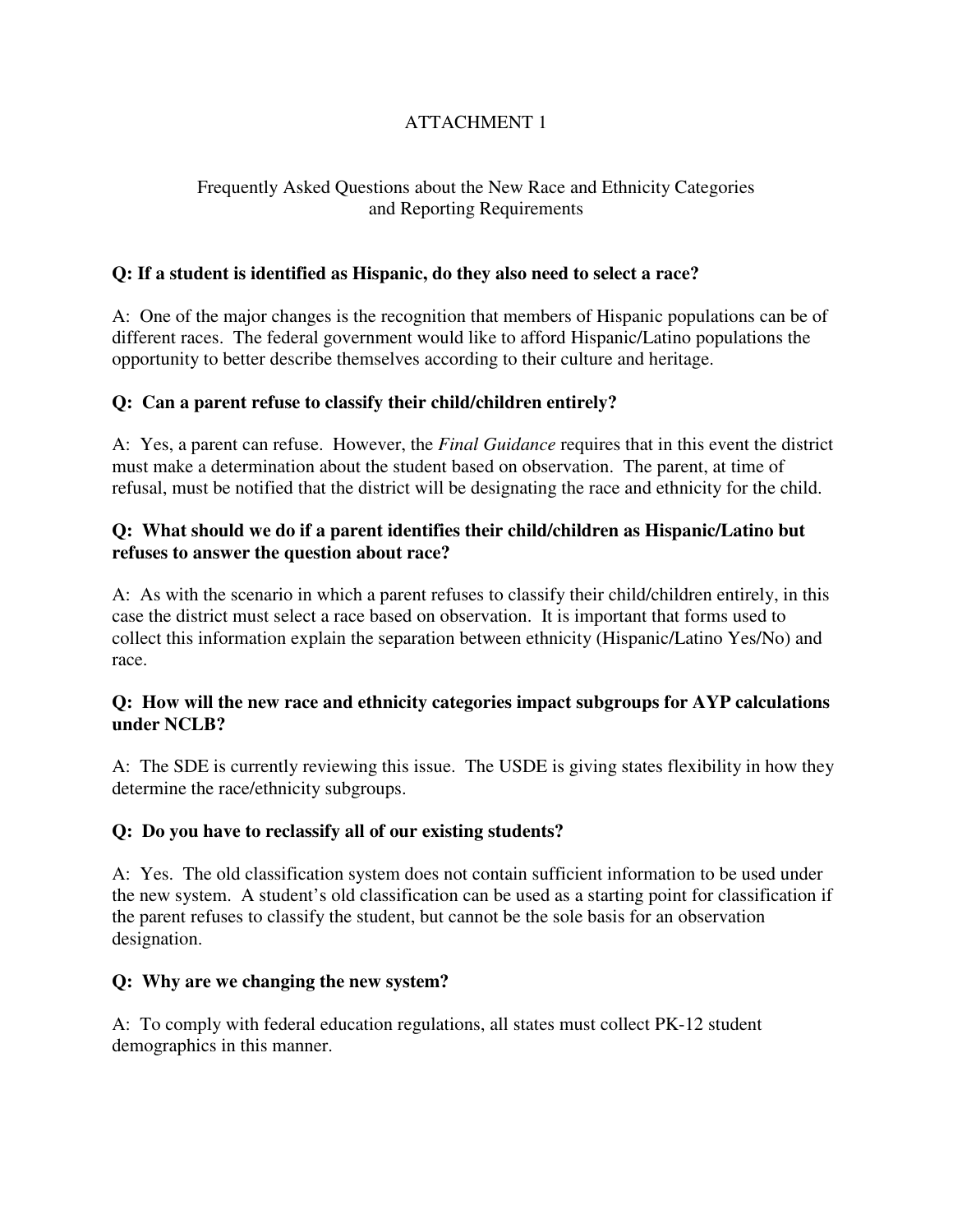# **Q: Will the reporting of staff data be affected be this change?**

A: Yes, staff data will eventually need to be collected by these categories, but the timeline for this change has yet to be determined.

# **Q: Are districts required to use the Department's Student Race and Ethnicity Questionnaire?**

A: No, a district can create their own version of the questionnaire, but it must meet the requirements detailed in this letter.

# **Q: How do I conduct an observer identification of race and ethnicity?**

A: Below are suggested steps to include in observer identification procedures:

- 1. Rely first on existing information before you actually "observe" the race or ethnicity of the student, but check your information source to the best of your ability. For example:
	- Check the student's prior record to determine whether a racial category was selected in the past. This can narrow down the possibilities, but you may still need to determine whether the student is multiracial or has selected one of the "old" categories that has been separated (e.g., Asian and Pacific Islander, or Hispanic with no race identified).
	- Check whether a student's sibling in the school has re-identified a race and ethnicity during the reclassification. There is, however, a possibility of different race and ethnicity among siblings as a result of adoption and blended families.
- 2. If sufficient existing information is lacking, you may look for clues from other sources such as:
	- First-hand knowledge about the student or his/her family (check with a teacher or counselor);
	- The student's and parent's country of birth or country of origin;
	- The student's home language or parent's home language of preference; and
	- Knowledge about the community to which the school belongs.

### **Q: What should we do if we believe that a student or a staff member is of a different race or ethnicity than he/she claims to be?**

A: The school or district must accept an individual's self-identification of his or her race and ethnicity. Self-identification is a basic principle underlying these changes. The *Final Guidance* specifies that in the elementary and secondary level, the identification of a student's racial and ethnic categories is made primarily by parents or guardians. A high school student may selfidentify his or her own race and ethnicity category.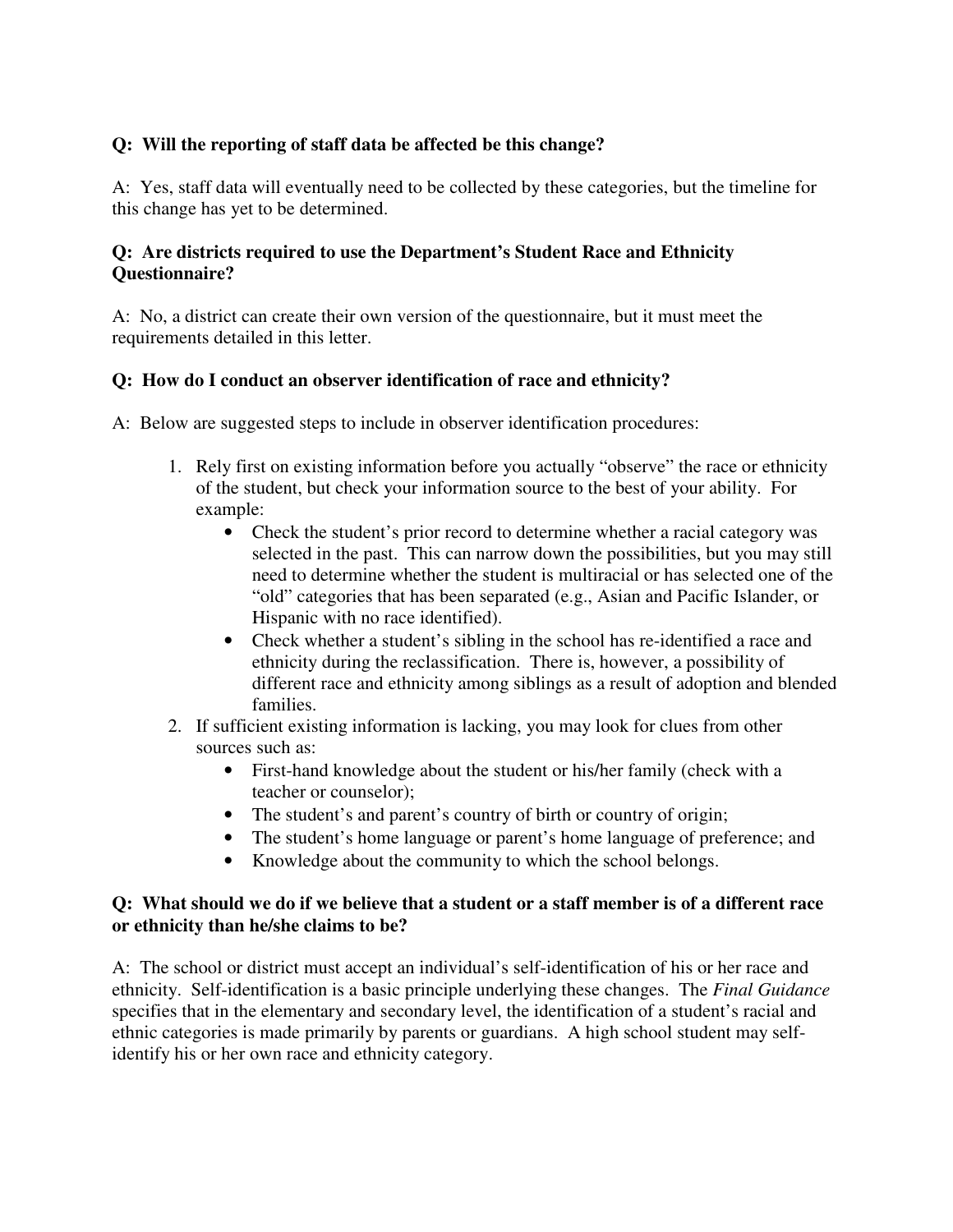# ATTACHMENT 2

# Definition of Race and Ethnic Categories

| Category                                  | Definition                                          |  |  |  |  |
|-------------------------------------------|-----------------------------------------------------|--|--|--|--|
| Hispanic/Latino                           | A person of Cuban, Mexican, Puerto Rican, South     |  |  |  |  |
|                                           | or Central American, or other Spanish culture or    |  |  |  |  |
|                                           | origin, regardless of race.                         |  |  |  |  |
| American Indian or Alaska Native          | A person having origins in any of the original      |  |  |  |  |
|                                           | peoples of North and South America (including       |  |  |  |  |
|                                           | Central America), and who maintains tribal          |  |  |  |  |
|                                           | affiliation or community attachment.                |  |  |  |  |
| Asian                                     | A person having origins in any of the original      |  |  |  |  |
|                                           | peoples of the Far East, Southeast Asia, or the     |  |  |  |  |
|                                           | Indian subcontinent including, for example,         |  |  |  |  |
|                                           | Cambodia, China, India, Japan, Korea, Malaysia,     |  |  |  |  |
|                                           | Pakistan, the Philippine Islands, Thailand and      |  |  |  |  |
|                                           | Vietnam.                                            |  |  |  |  |
| <b>Black/African American</b>             | A person having origins in any of the black racial  |  |  |  |  |
|                                           | groups of Africa.                                   |  |  |  |  |
| Native Hawaiian or Other Pacific Islander | A person having origins in any of the original      |  |  |  |  |
|                                           | peoples of Hawaii, Guam, Samoa or other Pacific     |  |  |  |  |
|                                           | Islands.                                            |  |  |  |  |
| White                                     | A person having origins in any of the original      |  |  |  |  |
|                                           | peoples of Europe, the Middle East, or North Africa |  |  |  |  |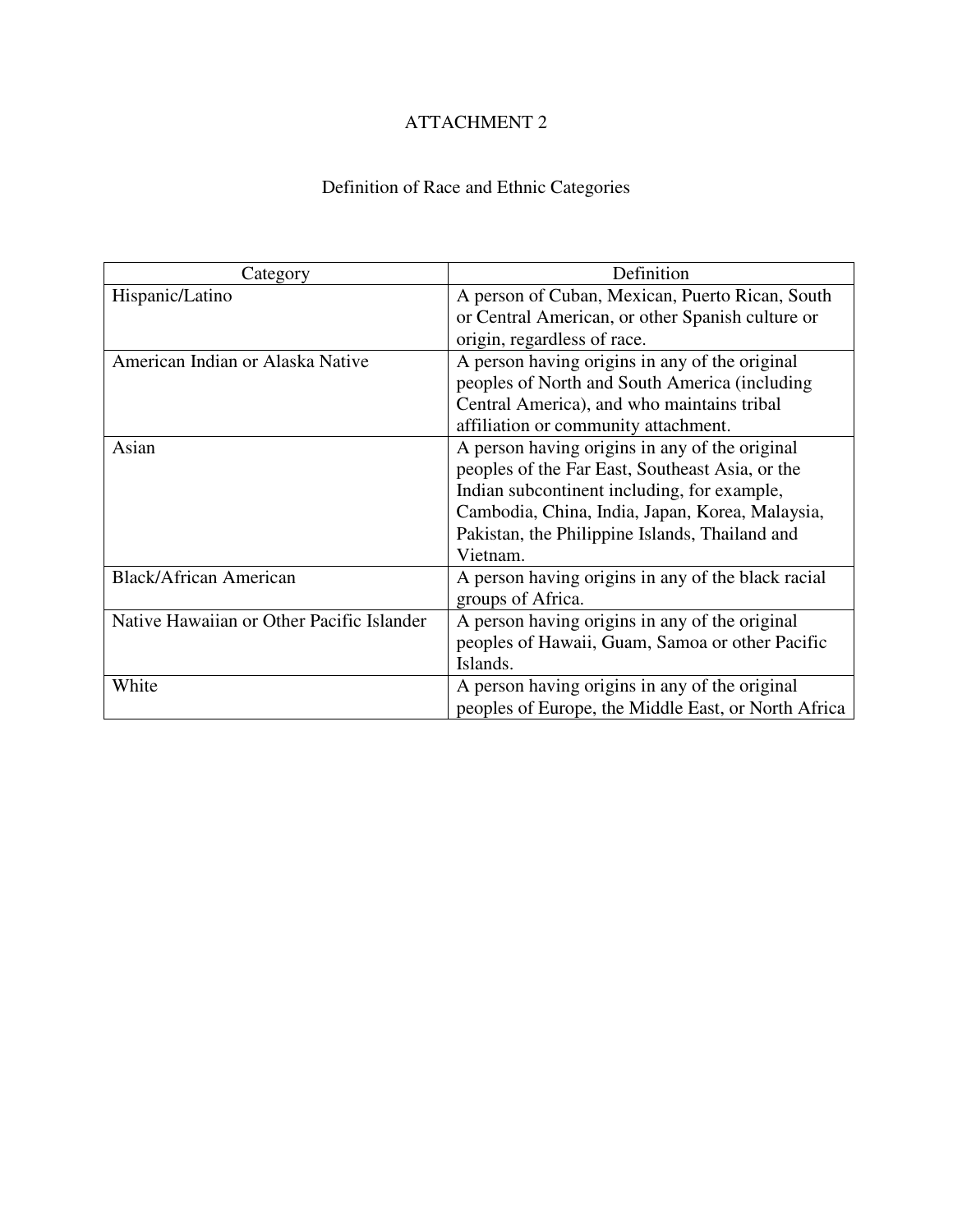#### ATTACHMENT 3

#### Sample Letter to Parents

XXXX, 2009

Dear Parents and Guardians:

\_\_\_\_\_\_\_\_\_\_\_\_\_\_\_\_\_\_.

I am writing to inform you about new regulations from the U.S. Department of Education (USDE) regarding the mandated collection of data on race and ethnicity for public school students. The USDE has developed a new way to collect and report race and ethnicity, which includes new racial and ethnic categories.

These new categories were developed in order to provide a more accurate picture of the nation's ethnic and racial diversity. This will provide the opportunity for individuals to be more accurately identified in racial and ethnic classifications, and in more than one racial category. In the past, you were allowed to choose only one race for your child.

We are asking parents and guardians to complete the brief form on the reverse side of this letter in order to update the information on their child's/children's race and ethnicity. These data will be used, as in the past, for example, to comply with federally-mandated reporting requirements. It is important to note however, your individual child's data will not be released.

If you have any questions about the collection of race and ethnicity data, please contact

Sincerely,

 Jane Doe Superintendent of Schools